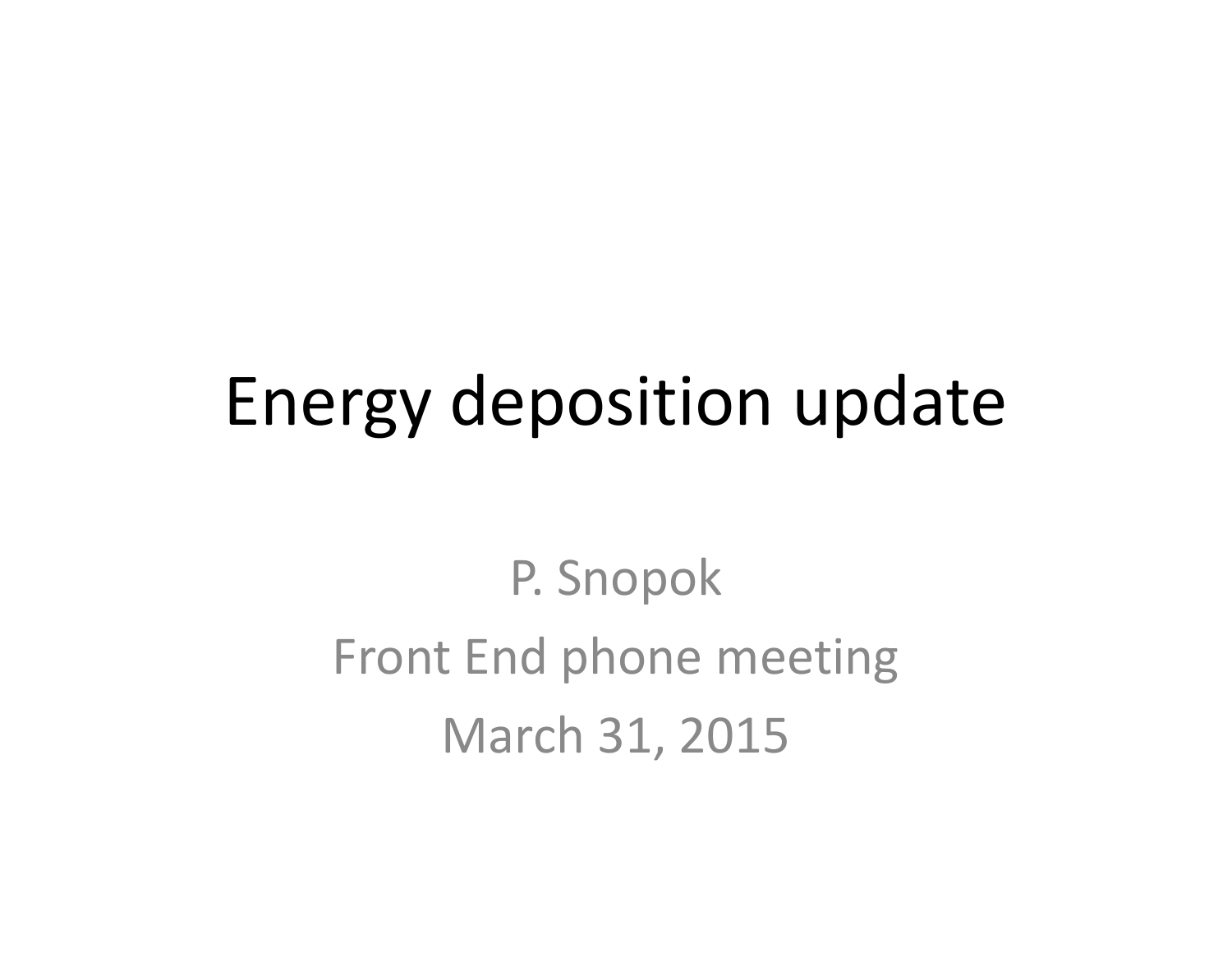### MARS

- Modified the old chicane deck to work with the new MARS version – m1512.f => m1514.f
- No ROOT or other special geometry required, baseline extended geometry will work
- Main concern: channel length –– may need to simulate by sections (buncher/rotator/cooler)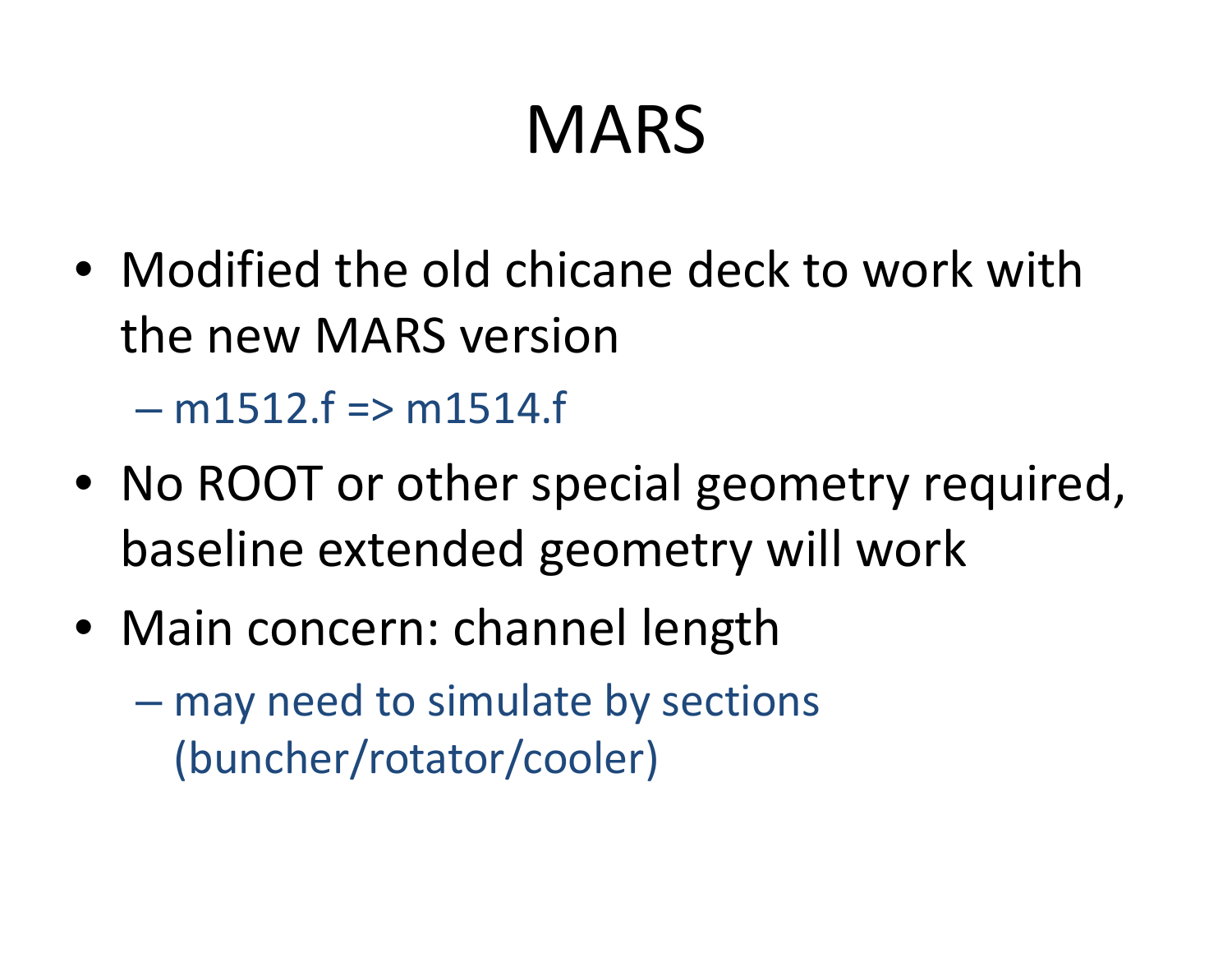## Input

- •**•** ICOOL deck from David Neuffer
- Start 10 m downstream of the target
	- $\mathcal{L}_{\mathcal{A}}$  , and the set of  $\mathcal{L}_{\mathcal{A}}$ C target 6.75 GeV protons by Xiaoping Ding
	- $-$  Is there a MARS file  $@$  10 m? I can use it directly
- Not going to use the chicane in any form
	- unless there is <sup>a</sup> desire to run the chicane final distribution through the rest of the front end
		- this will still be <sup>a</sup> separate simulation
- Buncher: 21 m (at 17 atm)
- Phase rotator: 24 m (at 34 atm)
- Matcher: 3 m (no gas, should I change that?)
- •Cooler: 112.5 m (150 cells, no gas)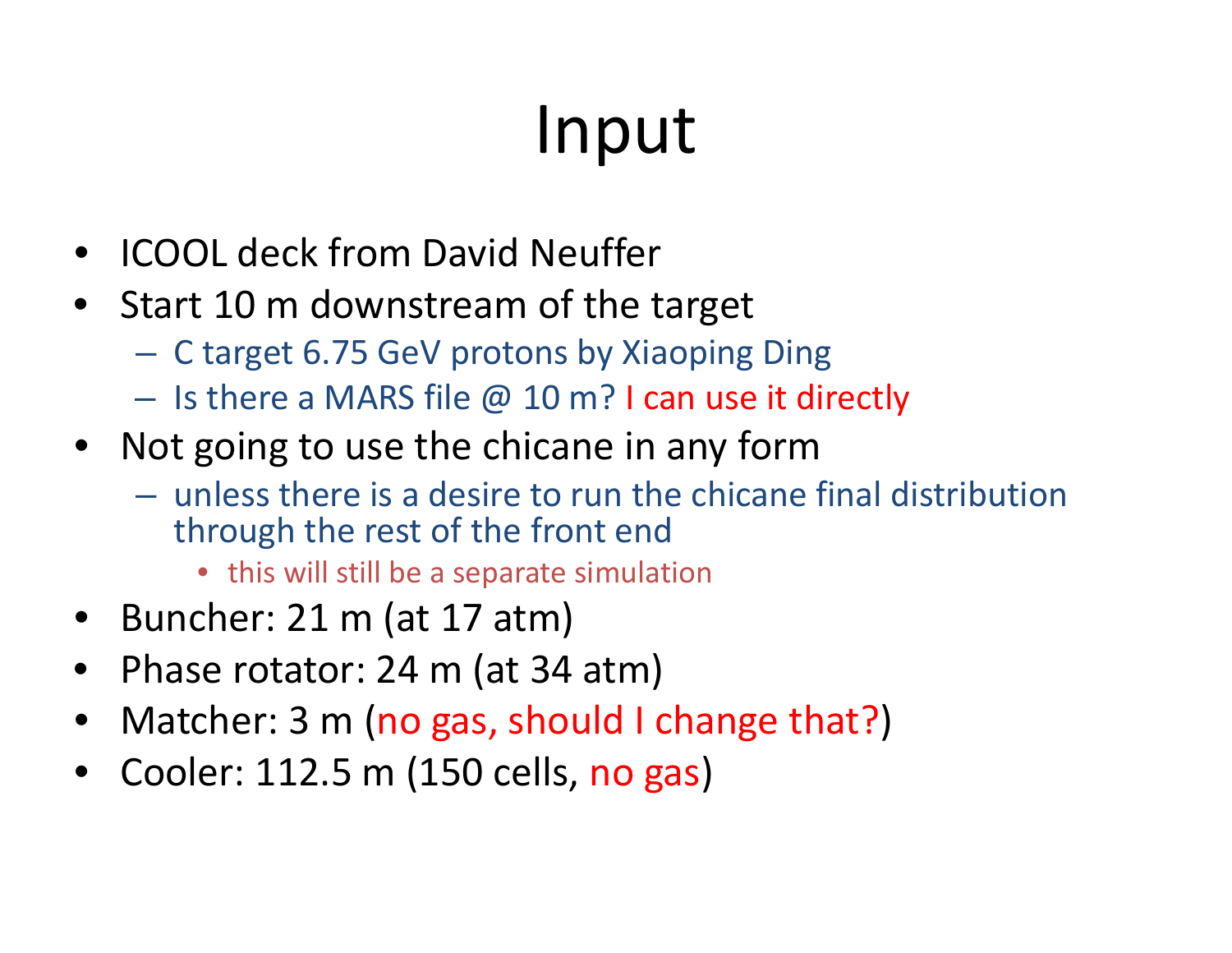# Magnetic field

- Straightforward in drift/buncher/rotator: 2 T uniform field, easy to implement in MARS
- Matcher/cooler: there is <sup>a</sup> list of coil sheets provided with the ICOOL deck
	- $\mathcal{L}_{\mathcal{A}}$  , and the set of  $\mathcal{L}_{\mathcal{A}}$ – I can use those to generate field maps
	- $\mathcal{L}_{\mathcal{A}}$  , and the set of  $\mathcal{L}_{\mathcal{A}}$  $-$  Some minimal transformation is required for import into MARS
	- $\mathcal{L}_{\mathcal{A}}$  , and the set of  $\mathcal{L}_{\mathcal{A}}$ – are there field maps readily available?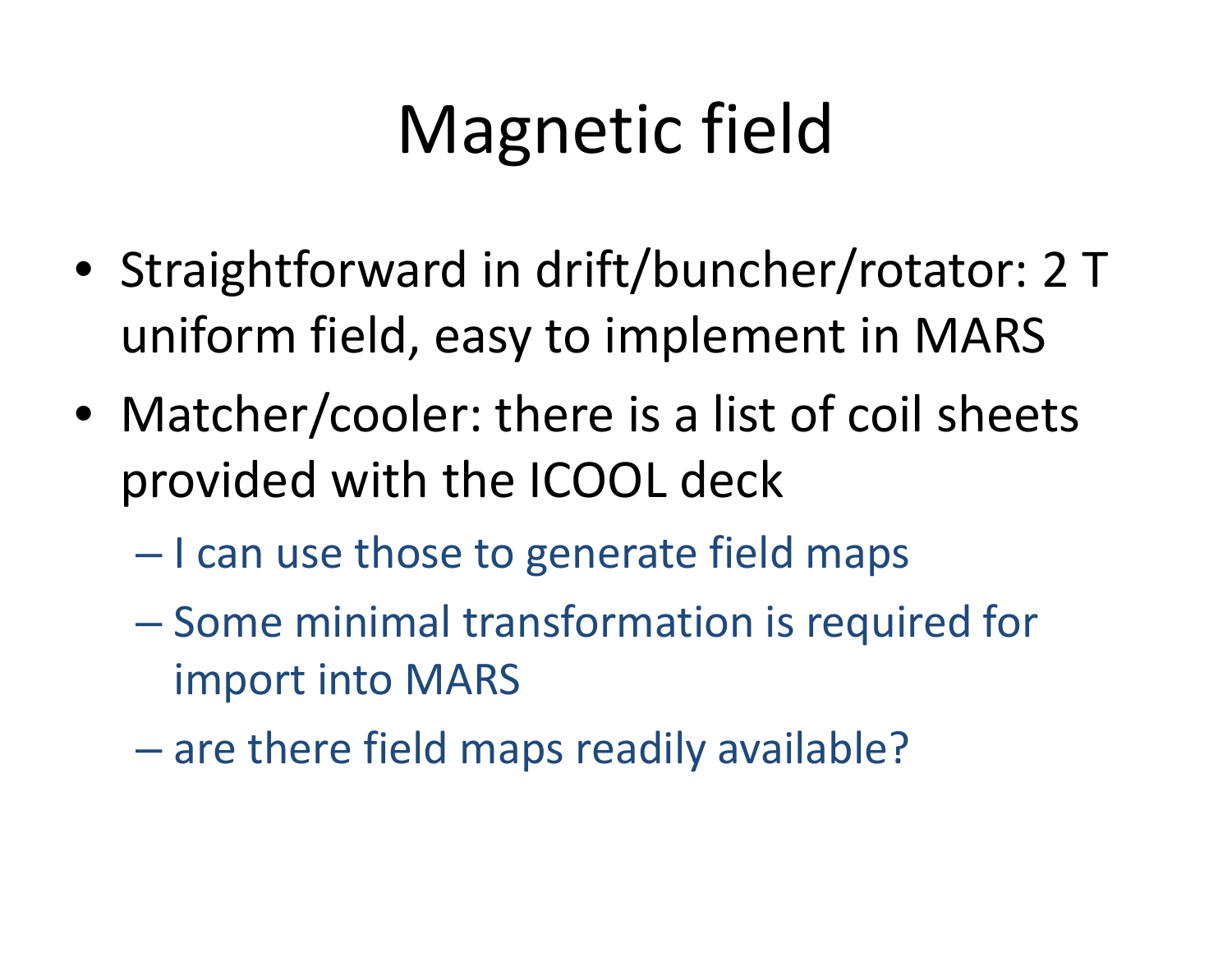### RF cavities

- 325 MHz, 25 cm
	- – $-$  except the first cavity that is 50 cm long
- Modeled in MARS using simple pillbox geometry
	- $\mathcal{L}_{\mathcal{A}}$  , and the set of  $\mathcal{L}_{\mathcal{A}}$ unless <sup>a</sup> different geometry is strongly desired
- Energy change is via RF kick at the center of the cavity
	- MARS invokes user‐defined routine whenever the center plane is crossed
- Documentation is limited, have some examples handy
- Phasing information from the RF diagnostic file
	- can be trusted?